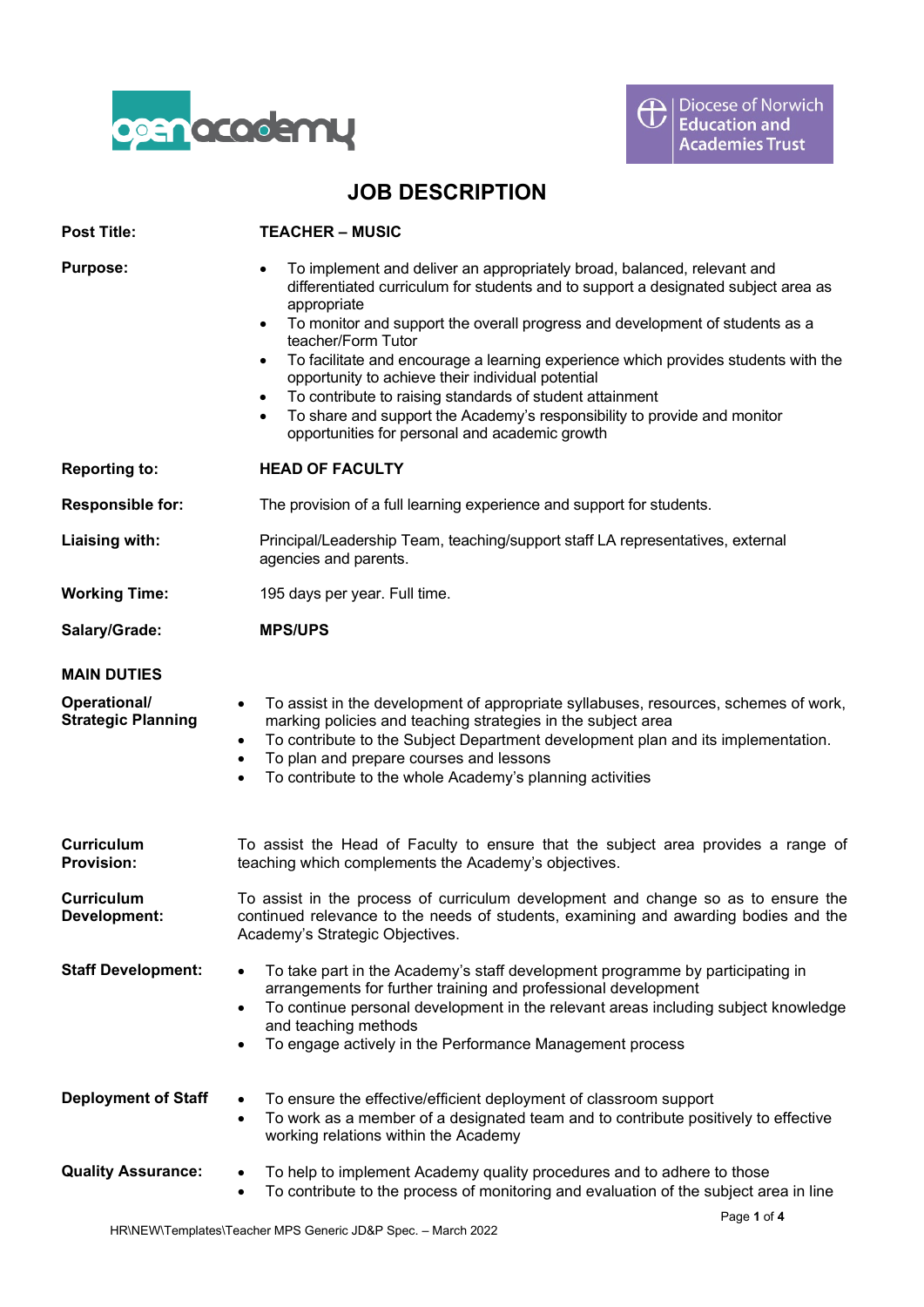|                                           | with agreed Academy procedures, including evaluation against quality standards<br>and performance criteria. To seek/implement modification and improvement where<br>required<br>To review from time to time methods of teaching and programmes of work<br>$\bullet$<br>To take part, as may be required, in the review, development and management of<br>activities relating to the curriculum, organisation and pastoral functions of the<br>Academy                                                                                                                                                                                                                                                                                                                                                                                                                                                                                                                                                                                                                                                            |  |
|-------------------------------------------|------------------------------------------------------------------------------------------------------------------------------------------------------------------------------------------------------------------------------------------------------------------------------------------------------------------------------------------------------------------------------------------------------------------------------------------------------------------------------------------------------------------------------------------------------------------------------------------------------------------------------------------------------------------------------------------------------------------------------------------------------------------------------------------------------------------------------------------------------------------------------------------------------------------------------------------------------------------------------------------------------------------------------------------------------------------------------------------------------------------|--|
| <b>Management</b><br>Information:         | To maintain appropriate records and to provide relevant accurate and up-to-date<br>$\bullet$<br>information for SIMS, registers, etc<br>To complete the relevant documentation to assist in the tracking of students<br>$\bullet$<br>To track student progress and use information to inform teaching and learning<br>$\bullet$<br>To liaise with the Examinations Officer when necessary<br>$\bullet$                                                                                                                                                                                                                                                                                                                                                                                                                                                                                                                                                                                                                                                                                                           |  |
| <b>Communications:</b>                    | To communicate effectively with the parents of students as appropriate<br>$\bullet$<br>Where appropriate, to communicate and co-operate with persons or bodies outside<br>$\bullet$<br>the Academy<br>To follow agreed policies for communications in the Academy<br>$\bullet$                                                                                                                                                                                                                                                                                                                                                                                                                                                                                                                                                                                                                                                                                                                                                                                                                                   |  |
| Liaison:                                  | To take part in liaison activities such as Open Days, Parents' Evenings<br>$\bullet$<br>To contribute to the development of effective subject links with external agencies<br>$\bullet$                                                                                                                                                                                                                                                                                                                                                                                                                                                                                                                                                                                                                                                                                                                                                                                                                                                                                                                          |  |
| <b>Management of</b><br><b>Resources:</b> | To contribute to the process of the ordering and allocation of equipment and<br>materials<br>To assist the Head of Faculty to identify resource needs and to contribute to the<br>efficient/effective use of physical resources<br>To co-operate with other staff to ensure a sharing and effective usage of resources<br>to the benefit of the Academy, department and the students                                                                                                                                                                                                                                                                                                                                                                                                                                                                                                                                                                                                                                                                                                                             |  |
| <b>Pastoral System:</b>                   | To be a Form Tutor to an assigned group of students<br>$\bullet$<br>To promote the general progress and well-being of individual students and the Tutor<br>$\bullet$<br>Group as a whole<br>To liaise with a Head of House as necessary<br>$\bullet$<br>To register students, accompany them to assemblies, encourage their full<br>attendance at all lessons and their participation in other aspects of Academy life<br>To evaluate and monitor the progress of students and keep up-to-date student<br>records as may be required<br>To contribute to the preparation of Action Plans and progress files and other reports<br>$\bullet$<br>To alert the appropriate staff to problems experienced by students and to make<br>٠<br>recommendations as to how these may be resolved<br>To communicate as appropriate, with the parents of students and with persons or<br>$\bullet$<br>bodies outside the Academy concerned with the welfare of individual students, after<br>consultation with the appropriate staff<br>To apply the Behaviour Management systems so that effective learning can take<br>place |  |
| Teaching:                                 | To teach students according to their educational needs, including the setting and<br>$\bullet$<br>marking of work carried out by the student in Academy and elsewhere<br>To assess, record and report on the attendance, progress, development and<br>$\bullet$<br>attainment of students and to keep such records as are required<br>To provide or contribute to oral and written assessments, reports and references<br>$\bullet$<br>relating to individual students and groups of students<br>To ensure that ICT, Literacy, Numeracy and Academy subject specialisms are<br>$\bullet$<br>reflected in the teaching/learning experience of students<br>To undertake a designated programme of teaching<br>$\bullet$<br>To ensure a high-quality learning experience for students which meets internal and<br>$\bullet$<br>external quality standards<br>To prepare and update subject materials<br>$\bullet$<br>To use a variety of delivery methods which will stimulate learning appropriate to<br>$\bullet$<br>student needs and demands of the syllabus                                                    |  |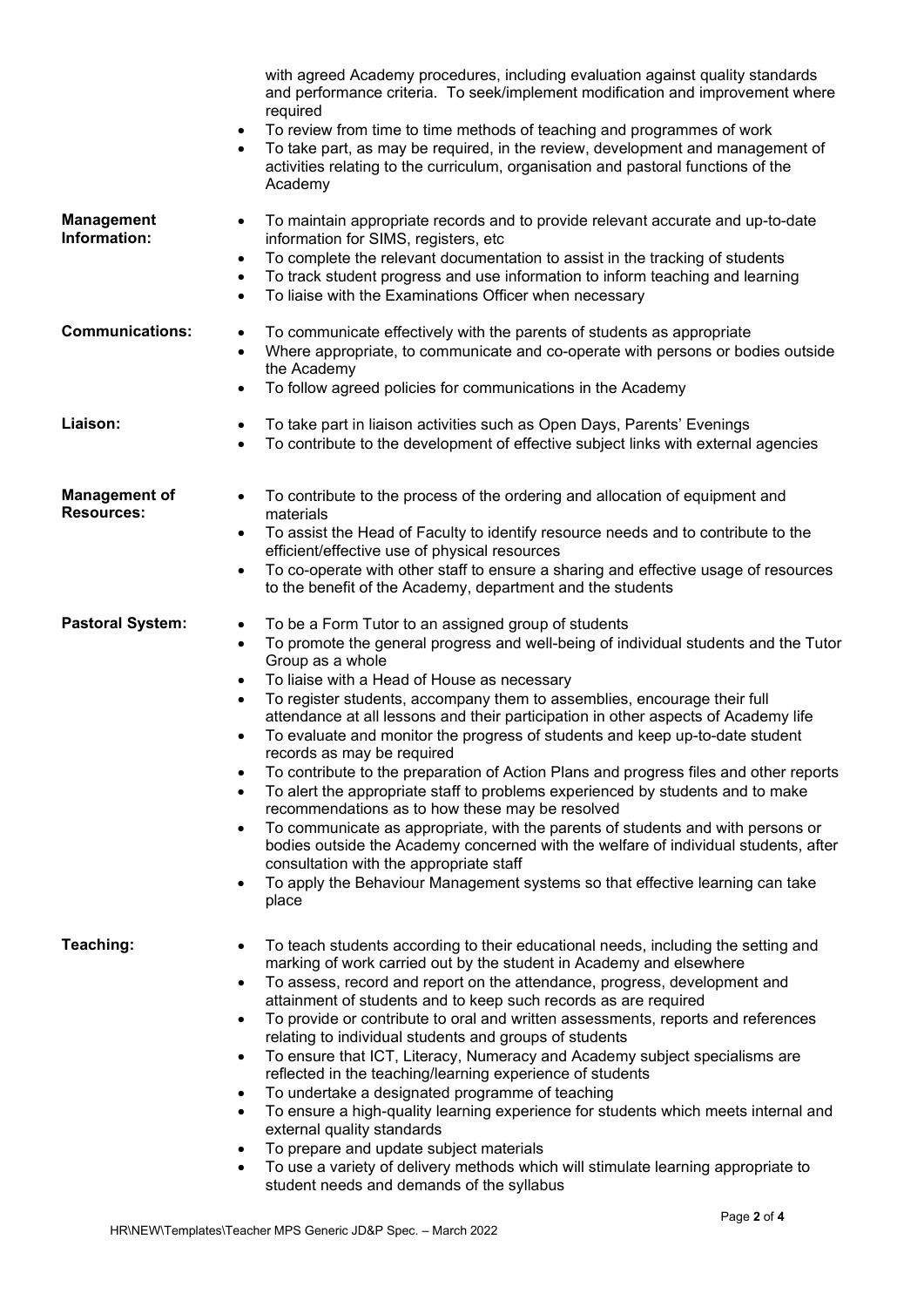- To maintain discipline in accordance with the Academy's procedures, and to encourage good practice with regard to punctuality, behaviour, standards of work and homework
- To undertake assessment of students as requested by external examination bodies, departmental and Academy procedures
- To mark, grade and give written/verbal and diagnostic feedback as required
- To apply the Rewards Systems to encourage and recognise student progress

## **Other Specific Duties**:

- To play a full part in the life of the Academy community, to support its distinctive mission and ethos and to encourage staff and students to follow this example
- To run an extra-curricular activity
- To support the Academy in meeting its legal requirements for worship
- To promote actively the Academy's corporate policies
- To continue personal development as agreed
- To comply with the Academy's Health and Safety policy and undertake risk assessments as appropriate
- To adhere to the Academy's staff appearance code
- To undertake any other duty as specified by STPCD not mentioned in the above

Whilst every effort has been made to explain the main duties and responsibilities of the post, each individual task undertaken may not be identified.

Employees will be expected to comply with any reasonable request from a manager to undertake work of a similar level that is not specified in this job description.

Employees are expected to be courteous to colleagues and provide a welcoming environment to visitors and telephone callers.

The Academy will endeavour to make any necessary reasonable adjustments to the job and the working environment to enable access to employment opportunities for disabled job applicants or continued employment for any employee who develops a disabling condition.

Following consultation with you this job description may be changed by Management to reflect or anticipate changes in the job which are commensurate with the salary and job title.